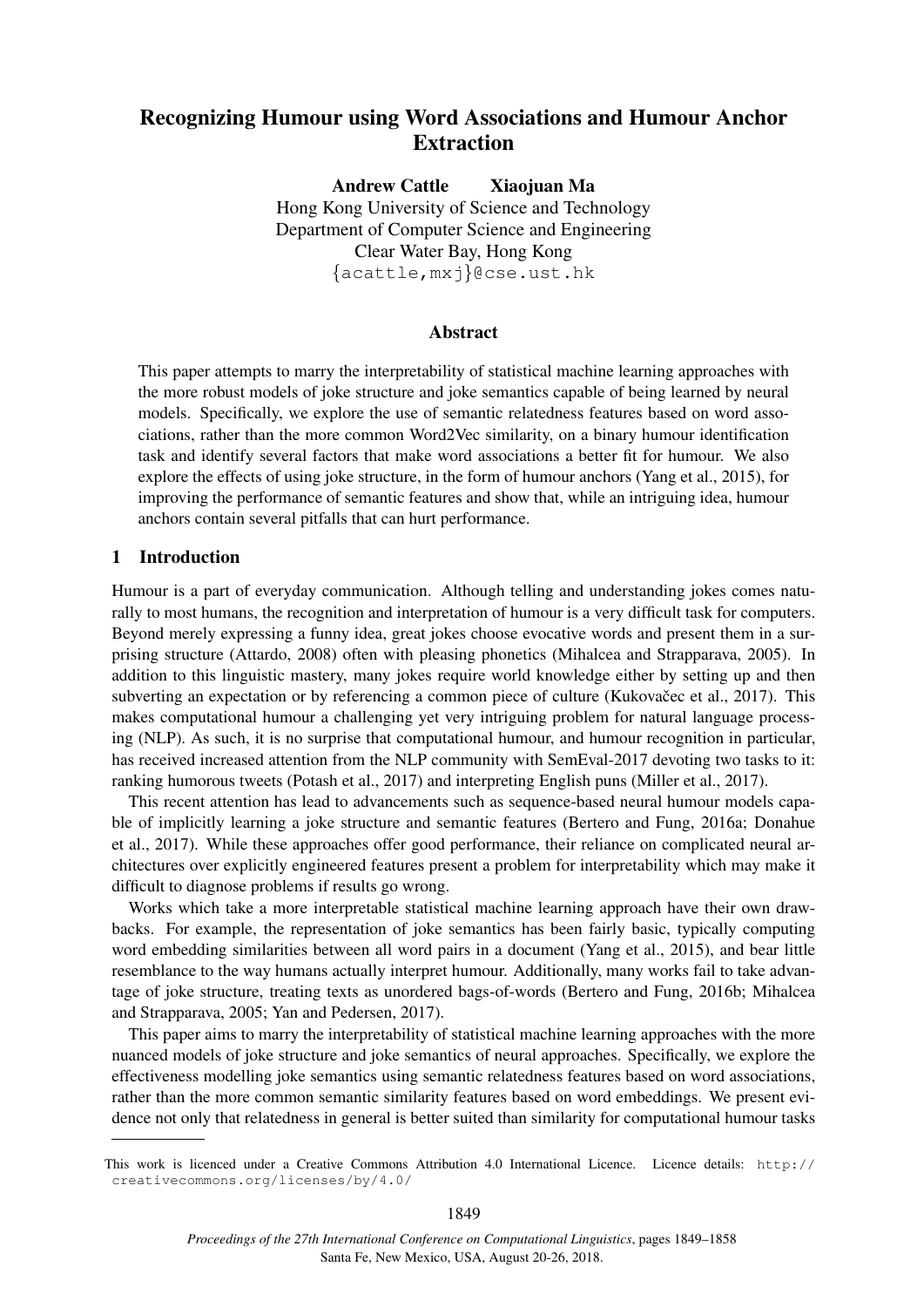due to its broader nature, but also that word associations are particularly well suited due to their ability to map more nuanced relationships (De Deyne and Storms, 2008) and asymmetric nature. While such features have been explored in the past (Cattle and Ma, 2016; Cattle and Ma, 2017b), this work presents a more in depth analysis, focusing on a more fundamental task (binary humour classification vs. relative humour ranking) on with a dataset that better represents natural language (oneliners and puns vs. Twitter hashtag games), and is the first work to incorporate interpolated word association strengths. Furthermore, we introduce a novel method for targetting our semantic features using joke structure to help reduce noise and increase reliability. Specifically, we experiment with integrating the extraction of humour anchors, the "meaningful, complete, minimal set of word spans" (Yang et al., 2015) that allow humour to occur, into the humour classification process itself, the first work to do so. We are also making the code used to run these experiments publicly available<sup>1</sup>.

# 2 Related Work

Informally, jokes are generally divided into setups and punchlines, with the setup establishing a context and the punchline delivering the humour. More formally, according to the Semantic Script Theory of Humor (SSTH) introduced in Raskin (1985), humour is derived from the resolution of two overlapping, but incongruent scripts of differing levels of obviousness (Labutov and Lipson, 2012). That is to say, humour comes from causing listeners to make assumptions about a situation (i.e. implying the obvious script) and then subverting them (i.e. forcing a re-evaluation which results in the choosing of the less obvious one). Consider the following joke taken from Raskin (1985):

"Is the doctor at home?" the patient asked in his bronchial whisper. "No," the doctor's young and pretty wife whispered in reply. "Come right in."

The use of the words *doctor*, *patient*, and *bronchial* in the setup lead the listener to assume that the man is seeking medical advice. However, the punchline, the doctor's wife's response along with her description, reveals the man's true intent.

The General Theory of Verbal Humor (GTVH), introduced in Attardo and Raskin (1991), expanded on SSTH, retaining the notion of script opposition but highlighting other factors which also affect humour. These include "target (i.e., the person or group made fun of in the joke), the situation (i.e., the background assumed by the joke, such as the props for the story), the narrative strategy (the 'genre' of the joke), and the language (i.e., the lexical, syntactic choices of the text)." (Attardo, 2008)

While target, situation, and the overlapping but incongruent nature of the scripts speak to the importance of semantics in humour, narrative strategy, language, and the fact that listeners should pick the more obvious script first speak to the importance of structure. Although these two aspects are not entirely independent, for the purposes of this paper, it is useful to consider them separately.

# 2.1 Joke Semantics

Following SSTH, we expect that punchlines that do not sufficiently overlap with their setup are unfunny as they do not flow logically from the context. Similarly, punchlines that are not sufficiently incongruent with their setup are unfunny as there is no re-evaluation. As overlap and incongruity are difficult to measure directly, one common approach is instead to use word embeddings, such as Word2Vec (Mikolov et al., 2013), to calculate the cosine similarities between pairs of vectors representing words in a document (Yang et al., 2015; Shahaf et al., 2015; Kukovačec et al., 2017). However, measuring incongruity and overlap in terms of similarity is a rather odd choice. Just because two scripts overlap does not imply they are similar. In the "doctor" example in Section 2, the two scripts, namely *[the patient is seeking medical advice]* and *[the patient is having an affair with the doctor's wife]*, overlap in terms of the people and locations involved but otherwise are quite different. Similarly, incongruent scripts such as *[dog bites man]* and *[man bites dog]* are very similar in all but the assignment of the roles.

Compared with *similarity*, *relatedness* is a much broader concept. It is easy to think of concepts that are related but not similar. For example, "beer" and "glass" are not similar, describing very different

<sup>1</sup>https://github.com/acattle/HumourTools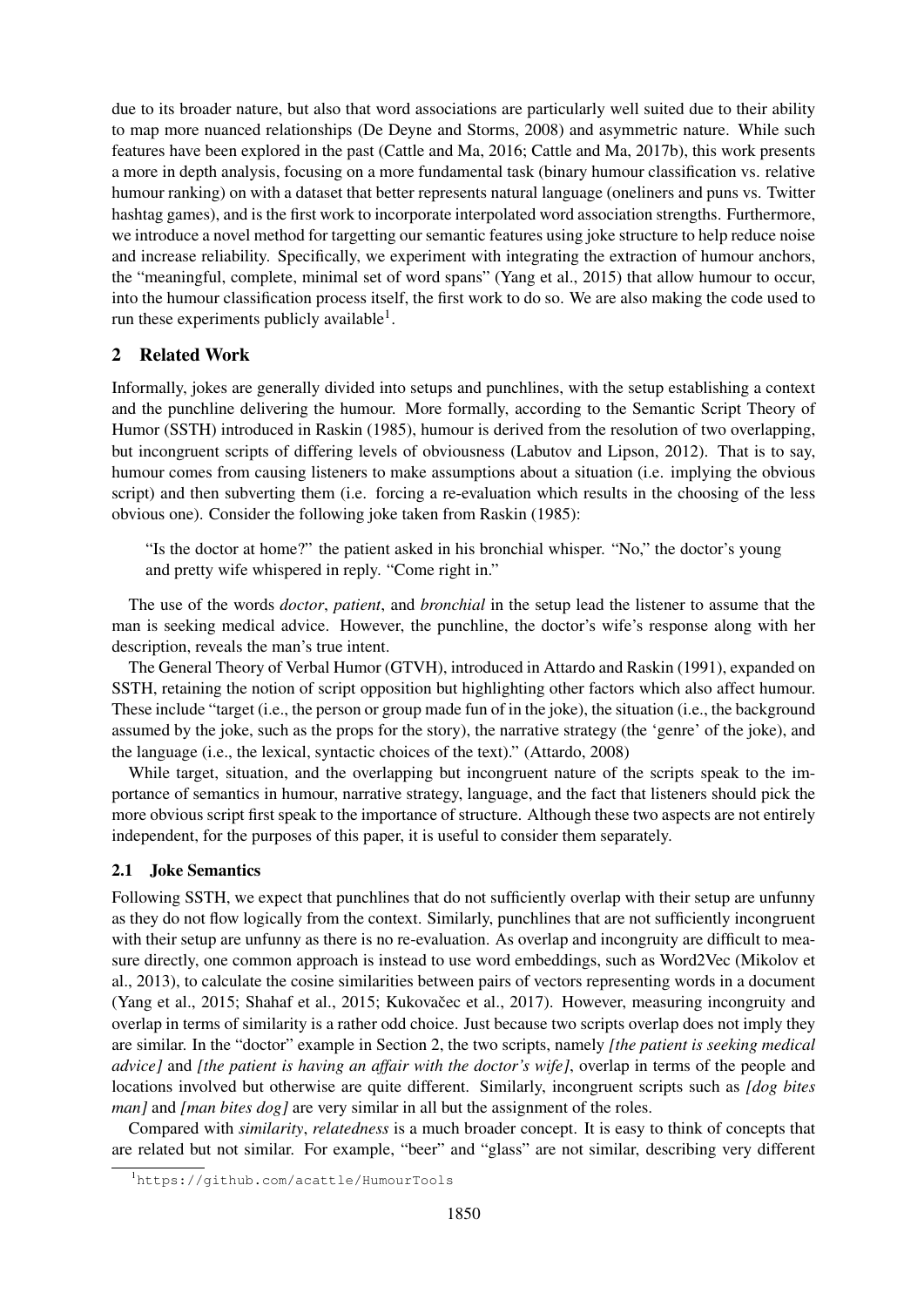concepts, but are quite closely related in that beer often comes in glasses (Ma, 2013). However, it is difficult to think of two concepts which are similar but not related. Although similarity is much more common, several semantic relatedness measures do exist. Extended Lesk (Banerjee and Pedersen, 2003), for example, compute the relatedness between two words as a function of the size of the overlap of their glosses. However, such measures do not fully address the short comings of word embedding similarities.

Any measure based on a distributional semantic approach, including both Extended Lesk and Word2Vec, at its core relies on word co-occurrence to extract relationships. However, not all relationships are evidenced by co-occurrence. For example, "yellow" and "banana" are so closely related that "yellow banana" occurs relatively infrequently since bananas are assumed to be yellow unless told otherwise (De Deyne et al., 2016).

Word associations capture relationships between concepts, are not reliant on distributional semantics, and have long been used in psychology and cognitive science dating back to Galton (1879). Furthermore, some word association-based metrics have been shown to perform better than Word2Vec on a series of similarity tasks (De Deyne et al., 2016). Although the collection of word association datasets is much more labour intensive than distributional semantic approaches, several word association datasets do exist, the most popular being the Edinburgh Associative Thesaurus (EAT), collected in Kiss et al. (1973), and the University of South Florida Free Association Norms (USF), collected in Nelson et al. (2004). Both these datasets were compiled by presenting participants with a cue word and asking them to respond with the first word that comes to mind. The proportion of respondents who give a specific response for a specific cue is called the *forward strength* from the cue to the target. This approach does have its drawbacks, forward strengths are relative instead of absolute (Nelson et al., 2004) and accepting only a single response causes weaker relationships to be under-represented (De Deyne and Storms, 2008), but it is a straightforward and widely accepted way of collecting word association data.

This not the first work to propose word associations for humour recognition. Cattle and Ma (2016) and its follow up, Cattle and Ma (2017b), previously explored the effectiveness of word association strengths on a relative humour ranking task with encouraging results. Most notably, they examined the role of word association asymmetry. While the cosine similarity function preferred by vector space models like Word2Vec and TFIDF is symmetrical, word associations are not. Someone shown the word "beer" may be likely to say "glass" but someone shown the word "glass" may be unlikely to say "beer" (Ma, 2013). This allows for finer grained exploration of the relationship between setups and punchlines. In fact, Cattle and Ma (2016) shows evidence that punchlines tend to be funnier if the strength from the setup to the punchline, which they claim represents how obvious a punchline is, is weaker than the strength of the punchline back to the setup, which they claim represents how easy a punchline is to understand.

While our approach is similar to that of Cattle and Ma (2017b), we note several key differences. First, they perform a relative humour ranking task as opposed to our binary humour classification task. As relative ranking is a more difficult task in general (Potash et al., 2017), Cattle and Ma (2017b)'s results were far from convincing. By pursuing the easier binary classification task, we intend to present a clearer evaluation of word association features for humour recognition. Second, Cattle and Ma (2017b) focused on Twitter hashtag games, a type of online game where participants submit their best responses to a central topic or theme. Compared to the oneliners and puns explored in this work, not only are hashtag war entries slightly shorter, but hashtag wars also include a clear and explicitly marked setup in the form of the central hashtag (Cattle and Ma, 2016). Third, Cattle and Ma (2017b) exclusively utilize a graphbased method for extracting association strengths. This led to coverage issues due to the relatively small vocabularies of the word association datasets. We address this issue by using an machine learning-based approach capable of predicting strengths between arbitrary word pairs, similar to the one introduced in (Cattle and Ma, 2017a).

The association strength prediction method introduced in Cattle and Ma (2017a) is in turn very similar to the WordNet Evocation (Boyd-Graber et al., 2006) prediction method introduced in Hayashi (2016). In all cases, association strengths are estimated using a variety of WordNet (Miller and Fellbaum, 1998) and vector space features which are fed into a multi-layer perceptron.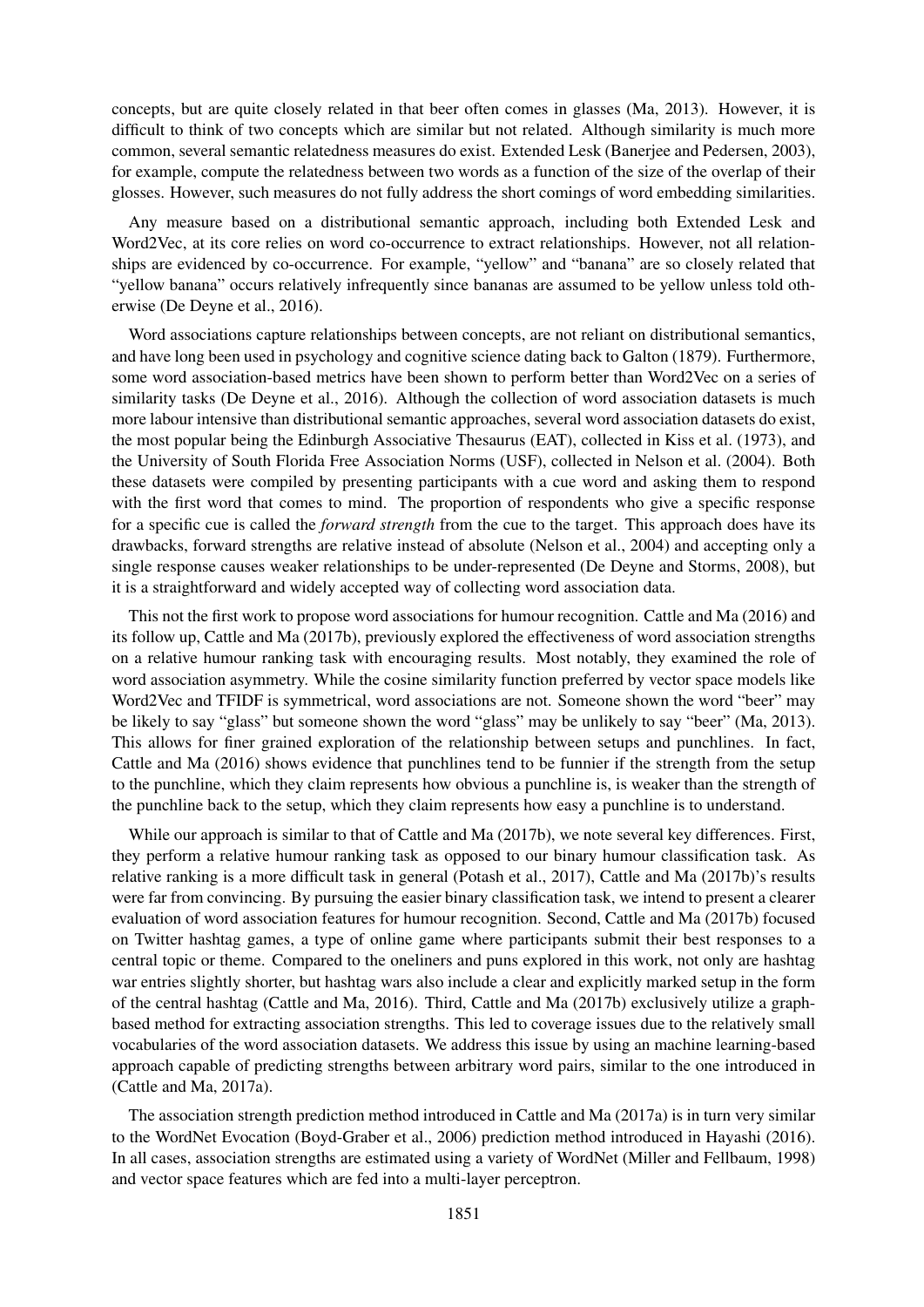#### 2.2 Joke Structure

Early humour generation systems tended to model jokes' setup/punchline structure explicitly. HA-HAcronyms (Stock and Strapparava, 2002) takes well-known acronyms as setups and, using listener's preconceived notions of that acronym's canonical expansion, generates novel expansions as punchlines which present an ironic clash. Petrovic and Matthews (2013) generate jokes of the form "I like my X like" I like my *Y*, *Z*," where the punchline *Z* acts as a link between the setups *X* and *Y*. Labutov and Lipson (2012) invokes SSTH directly, generating setups by mixing compatible elements of two overlapping but incongruent scripts of varying degrees of obviousness, generated using the common-sense knowledgebase ConceptNet (Speer and Havasi, 2012), and punchlines which introduce information compatible with only the second, less obvious script.

The punning riddle generators, such as Binsted and Ritchie (1994), present an rather unique version of setups and punchlines. Considering the example "What do you call a *sour assistant*? A *lemon aide*." (Binsted, 1996), the setup, instead of establishing an expectation to be subverted, actually establishes a context in which the somewhat odd reading of *lemon aide* can be preferred over the much more common and phonetically identical reading *lemonade*. However, it should be noted that clearly defined setups and punchlines still exist.

Given humour generation's firm grasp of punchline/setup structure, it is somewhat surprising that humour recognition has largely ignored it despite humour recognition starting in earnest with Mihalcea and Strapparava (2005), a full decade after early humour generation works such as Binsted and Ritchie (1994). Early humour recognition works starting with Mihalcea and Strapparava (2005) and its follow-up Mihalcea and Pulman (2007), up to more recent works such as Radev et al. (2016) and Yan and Pedersen (2017) employ bag-of-words models. Such systems are unable to capture document-level structure, such as that setups tend to precede punchlines.

As mentioned in Section 1, joke structure and joke semantics are not entirely independent. This means poor models of joke structure can affect the performance of features designed to capture joke semantics. Despite the issues mentioned in Section 2.1, Yang et al. (2015)'s "incongruity" feature set, maximum and minimum word embedding similarities between pairs of words in a document, perform fairly well. Cattle and Ma (2017b) takes a similar approach with their word association features. The problems comes from the fact that both works compute these values across *all* possible pairs of words in a document. This can introduce noise as not all word pairs are meaningful (e.g. pairs of stopwords) and internally-cohesive setups and punchlines can bias maximum similarity scores. While this can be somewhat alleviated by judicial filtering of stopwords, this does not guarantee meaningful word pairs either.

Yang et al. (2015), in addition to their humour classifier, also introduces a method for identifying jokes' humour anchors (HAs), the "meaningful, complete, minimal set of word spans" that allow humour to occur. While this is slightly different from identifying a joke's setup and punchline, focusing only on pairs of HAs would help reducing noise by increasing the precision of meaningful word pairs selection without sacrificing recall. However, Yang et al. (2015) does not use their extracted HAs to improve their humour classification performance. Likely this is due to the fact that their proposed HA extraction method requires a separate, fully trained humour prediction model which is robust to word order. Furthermore, the quality of the extracted HAs is directly tied to the quality of the humour model. However, both issues could have been alleviated using some form of co-training or bootstrapping between the overall humour prediction model and the HA extractor's internal humour prediction model. The HA extractor works by generating a list of HA candidates for each document following a heuristic method. After removing various combinations of HA candidates from the original document, these modified documents are fed into a trained humour prediction model, with the HAs being the combination of HA candidates which causes the largest drop in humour score. Since the humour prediction model is by design robust against word order, words can be freely omitted with few side effects.

It should be noted that sequence-based humour models such as Bertero and Fung (2016b) or Donahue et al. (2017) should theoretically be capable of implicitly learning HAs, especially Bertero and Fung (2016a)'s Long Short-Term Memory-based approach. However, these models are much more complex than Yang et al. (2015)'s approach, require more training data, and suffer from a lack of interpretability.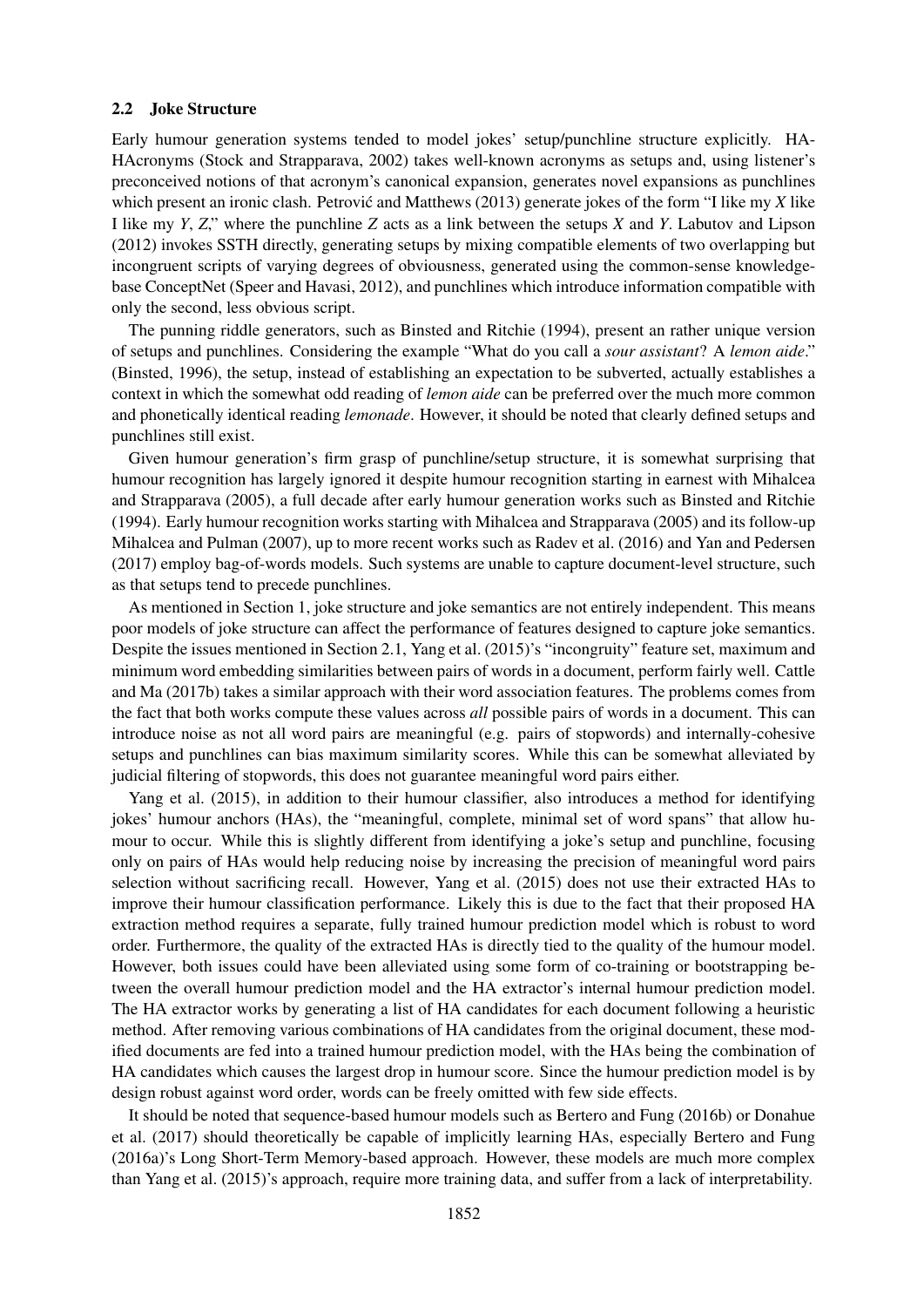## 3 Methodology

## 3.1 Datasets

We evaluate our classifiers across two separate datasets: Pun of the Day (PotD), collected in Yang et al. (2015), and 16000 One-Liner (OL), collected in Mihalcea and Strapparava (2005). PotD consists of positive examples collected from the Pun of the Day website<sup>2</sup> and negative examples collected from a combination of news sources, question/answer forums, and lists of proverbs (Yang et al., 2015). OL consists of positive examples scraped from humour websites and negative examples taken from a combination of new headlines, sentences from the British National Corpus, and proverbs.

## 3.2 Baseline

For our baseline we implemented our own version of Yang et al. (2015)'s highest performing classifier. This model was chosen due to its high performance and its use of statistical machine learning techniques which make it a fair point of comparison. Features include, for each document, minimum and maximum Word2Vec similarities between all word pairs, the total number of word sense combinations in each document according to WordNet, minimum and maximum WordNet path similarities between all word pairs, number of words with negative/positive polarity as well as weak/strong subjectivities according to the Wilson et al. (2005) sentiment lexicon, number of and length of longest alliteration and rhyme chains according to the CMU Pronouncing Dictionary<sup>3</sup>, labels of the five nearest neighbours in the training set according to word frequencies, and an averaged Word2Vec embedding across all words for a total of 318 feature dimensions. We then train a Random Forest Classifier using the scikit-learn<sup>4</sup> Python library with 100 estimators but otherwise default settings.

All Word2Vec features, including those described below, use Google's pre-trained 300 dimension Word2Vec embeddings<sup>5</sup>.

### 3.3 Semantic Features

Similar to Yang et al. (2015), we compute the minimum, maximum, and average Word2Vec similarity between ordered word pairs. Not only is this a common humour recognition feature (Yang et al., 2015; Shahaf et al., 2015; Kukovačec et al., 2017), but it also acts as a point of comparison for word association strength.

For our word association features we compute the minimum, maximum, and average association strength between ordered word pairs, which we refer to this as the *forward* strength. Since, as described in Section 2.1, word associations are directional, we also compute the minimum, maximum, and average associations strengths between the reverse ordered word pairs, which we refer to as the *backward* strength. Following Cattle and Ma (2016), we also compute the difference between these two values on both a micro (per word) and macro (per document) level. We refer to these sets of features as the *diff* strengths. Forward, backward, and diff strengths are extracted for both the EAT and USF word association datasets.

We also compare two methods for computing our word association strength features. The first method uses the graph-based method described in Cattle and Ma (2016). We refer to this approach as *graph*. The second uses an in-house association strength predictor using an machine learning-based method similar to the one described in Cattle and Ma (2017a). We refer to this approach as *ML*. Unlike Cattle and Ma (2017a), which uses three different types of word embeddings, we use only Word2Vec. In addition to Word2Vec similarity and vector offsets (the difference between the cue and response vectors), we also include LDA similarity (300 dimensions, trained using Gensim<sup>6</sup> on English Wikipedia), AutoExtend (Rothe and Schütze, 2015) similarity, and a variety of WordNet-based features described in Cattle and Ma (2017a).

<sup>2</sup>http://punoftheday.com/

<sup>3</sup>http://www.speech.cs.cmu.edu/cgi-bin/cmudict

<sup>4</sup>http://scikit-learn.org/

<sup>5</sup>https://code.google.com/archive/p/word2vec/

<sup>6</sup>https://radimrehurek.com/gensim/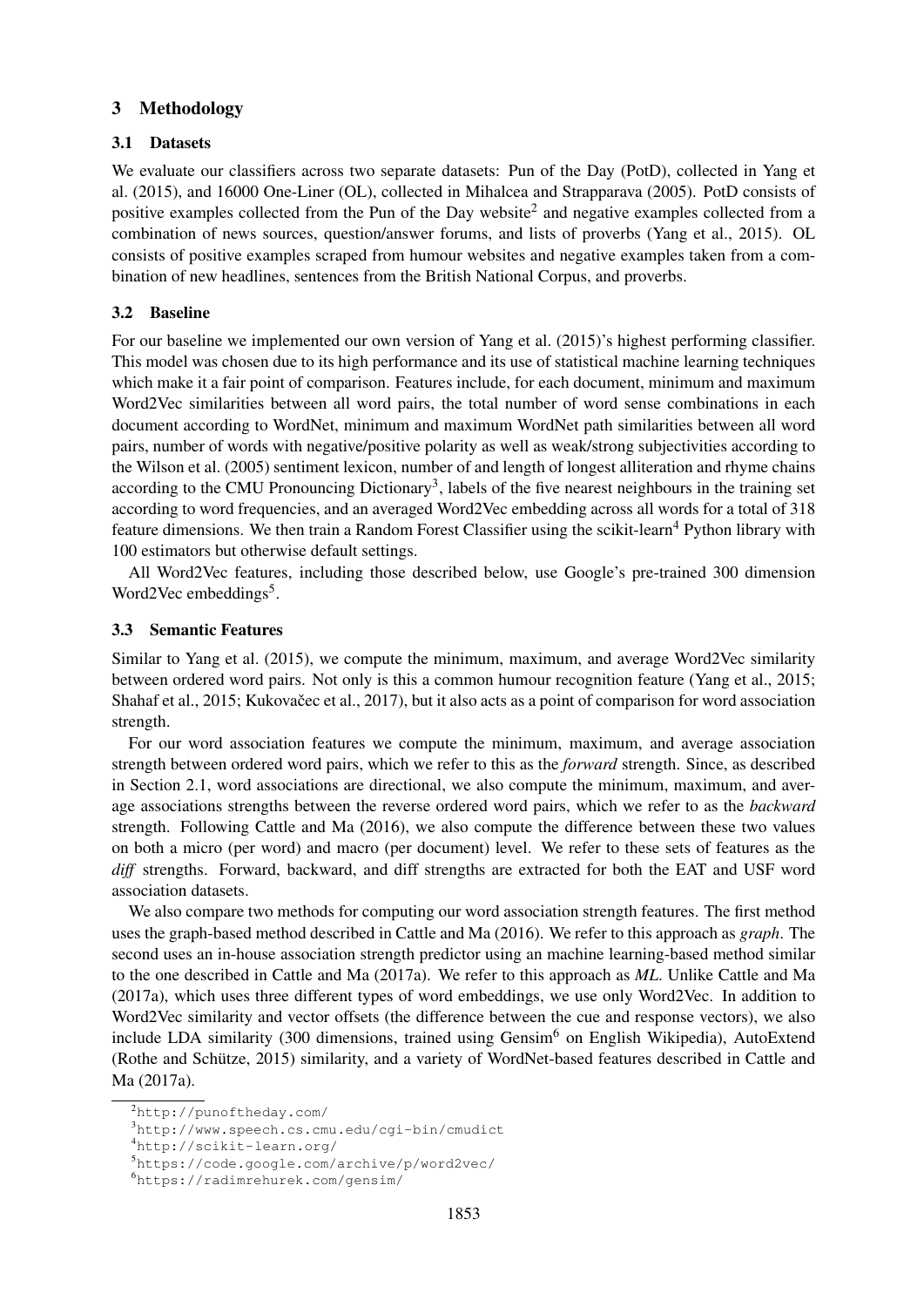#### 3.4 Humour Classifier

In addition to the semantic features described above, we also calculate each document's perplexity according to a 3gram language model (LM) trained on the WMT15 English news discussion corpus (Bojar et al., 2015) using KenLM<sup>7</sup>. This feature is included not only because document perplexity has been shown to be useful for humour recognition (Shahaf et al., 2015) but also to act as a baseline for our semantic features. Because both the datasets described in Section 3.1 draw negative examples from news sources, we were concerned that training an LM on a general English corpus might unfairly bias the perplexity scores against those negative examples. Similarly, training an LM on a news corpus might unfairly bias perplexity towards those negative examples. Therefore, the news discussion corpus was chosen as a happy medium between news vocabulary and informal writing styles.

As with our baseline, our extracted features are used to train a Random Forest Classifier using scikitlearn with 100 estimators and default settings using a 10 fold cross validation.

### 3.5 Humour Anchors

By default, word association and Word2Vec features are computed across all word pairs in a document. However, we also experiment computing these features only across pairs of humour anchor (HA) words. HAs are extracted using the method described in Yang et al. (2015) using the same baseline humour model described in Section 3.2 for anchor candidate evaluation.

HA extraction's requirement of a fully trained anchor candidate evaluator raises the problem of what data that evaluator should be trained on. Given that, as described in Section 3.1, we experiment on two separate humour datasets, we train the anchor candidate evaluator on the opposite dataset from the overall humour classifier. This is to avoid overfitting or biasing the anchor candidate evaluator by training on the test data.

### 4 Results and Discussion

The results of our experiments are reported in Table 1. In general, our model performs slightly worse than the Yang et al. (2015) baseline. One interesting aspect to note is that our model uses only 28 feature dimensions compared to Yang et al. (2015)'s 318. While this is not exactly a fair comparison in the case of our ML-based word association strengths (our ML strength predictor takes 415 feature dimensions as input), graph-based associations perform similarly and do truly use only 28 dimensions. Overall performance is similar across both datasets with the only notable exception being graph-based USF performing better on OL than PotD. This is likely due to OL being better suited than PotD to USF's relatively smaller set of associations (72,176 pairs and 10,617 unique words versus EAT's 325,588 and 23,218).

#### 4.1 Word Association Strengths

As shown in Table 1, word association strength features outperform Word2Vec similarity. This provides the first clear evidence of their usefulness in humour recognition. This is particularly notable in the case of graph-based associations as they are based on a much smaller dataset and vocabulary.

Despite differences in their individual feature performance on PotD, our model's overall performance is very similar for both graph- and ML-based word association features. This was somewhat unexpected as ML-based associations were included specifically to address coverage issues with graph-based associations noted in Cattle and Ma (2017b). However, graph-based associations seem to exhibit an acceptable level of performance on both datasets, even outperforming ML on OL. One possible explanation is document length. Tweets in Potash et al. (2017)'s dataset averaged 5.5 words (after removing each game's hashtag and the source TV show's Twitter username) versus 13.3 for PotD puns and 10.6 for OL oneliners. As document length increases, the number of word pairs increases exponentially, raising the likelihood of finding at least one word pair with a valid word association strength.

It was expected that ML-based associations would outperform Word2Vec similarity since, as noted in Section 3.3, our association strength prediction model uses Word2Vec similarity as an input. However,

<sup>7</sup>https://kheafield.com/code/kenlm/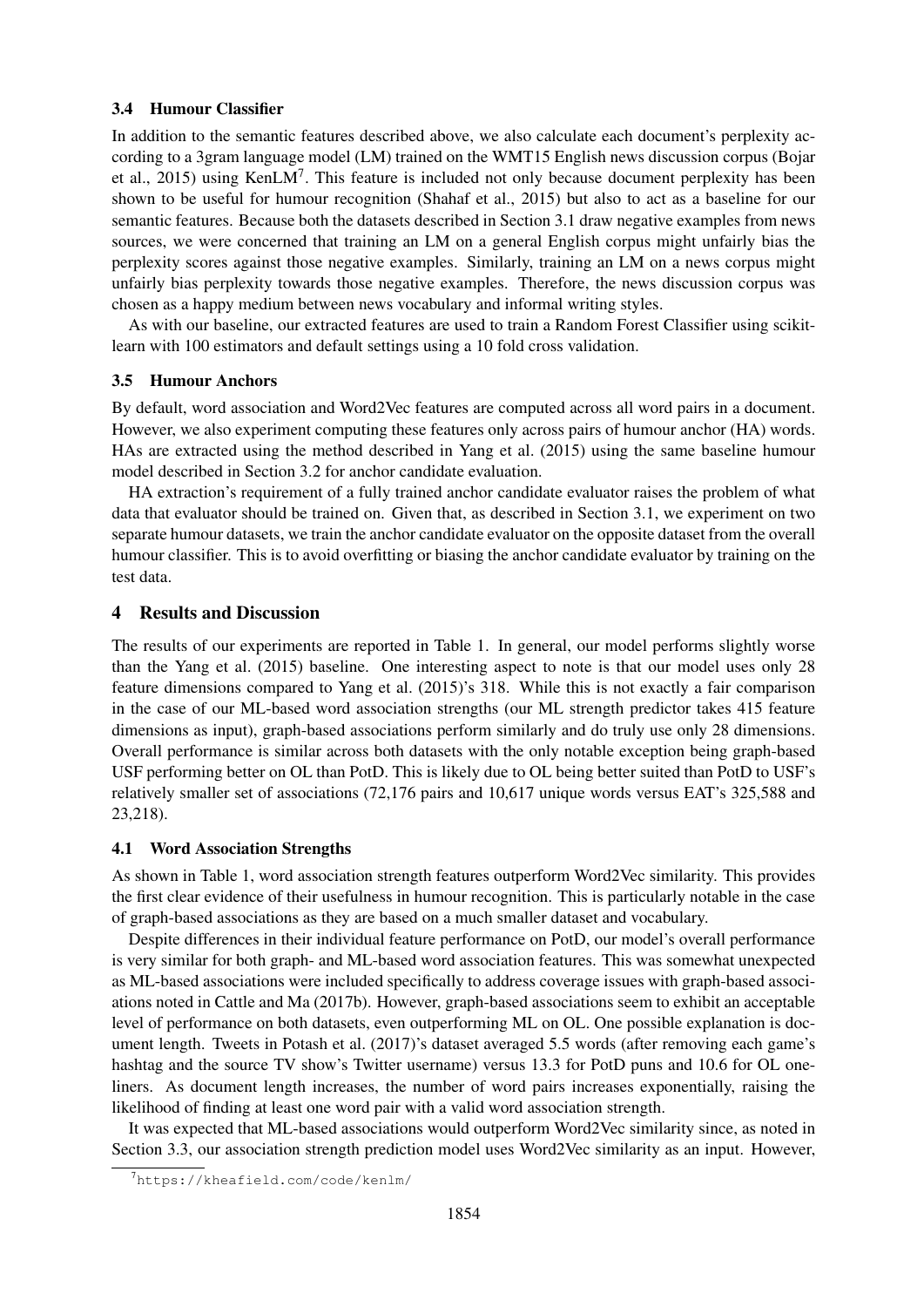|                           | Pun of the Day |       |       |       | 16000 One-Liners |       |       |       |
|---------------------------|----------------|-------|-------|-------|------------------|-------|-------|-------|
|                           | Acc            | P     | R     | F1    | Acc              | P     | R     | F1    |
| Yang et al. (2015)        | 0.795          | 0.761 | 0.862 | 0.808 | 0.798            | 0.801 | 0.794 | 0.797 |
| All Features (graph)      | 0.757          | 0.755 | 0.764 | 0.759 | 0.759            | 0.745 | 0.787 | 0.765 |
| All Features (ML)         | 0.763          | 0.757 | 0.780 | 0.768 | 0.742            | 0.727 | 0.777 | 0.751 |
| All Features (ML) + HA    | 0.711          | 0.700 | 0.741 | 0.720 | 0.679            | 0.657 | 0.748 | 0.700 |
| Perplexity                | 0.610          | 0.613 | 0.608 | 0.610 | 0.591            | 0.591 | 0.589 | 0.590 |
| Word2Vec                  | 0.658          | 0.652 | 0.685 | 0.668 | 0.657            | 0.655 | 0.661 | 0.658 |
| Word Associations (graph) | 0.695          | 0.692 | 0.706 | 0.699 | 0.747            | 0.735 | 0.773 | 0.753 |
| Word Associations (ML)    | 0.713          | 0.703 | 0.741 | 0.722 | 0.720            | 0.712 | 0.740 | 0.726 |
| EAT (graph)               | 0.670          | 0.665 | 0.691 | 0.678 | 0.729            | 0.716 | 0.761 | 0.738 |
| EAT (ML)                  | 0.697          | 0.690 | 0.722 | 0.706 | 0.708            | 0.701 | 0.725 | 0.713 |
| EAT (ML) forward          | 0.665          | 0.664 | 0.674 | 0.669 | 0.668            | 0.667 | 0.673 | 0.670 |
| EAT (ML) backward         | 0.641          | 0.640 | 0.651 | 0.646 | 0.662            | 0.663 | 0.661 | 0.662 |
| EAT (ML) micro diff       | 0.563          | 0.568 | 0.541 | 0.555 | 0.612            | 0.607 | 0.637 | 0.622 |
| EAT (ML) macro diff       | 0.557          | 0.558 | 0.567 | 0.562 | 0.606            | 0.613 | 0.575 | 0.594 |
| $USF$ (graph)             | 0.611          | 0.618 | 0.586 | 0.602 | 0.733            | 0.723 | 0.754 | 0.738 |
| USF (ML)                  | 0.692          | 0.686 | 0.713 | 0.699 | 0.709            | 0.700 | 0.732 | 0.715 |
| USF (ML) forward          | 0.676          | 0.674 | 0.685 | 0.679 | 0.667            | 0.664 | 0.677 | 0.670 |
| USF (ML) backward         | 0.637          | 0.637 | 0.646 | 0.641 | 0.672            | 0.668 | 0.681 | 0.674 |
| USF (ML) micro diff       | 0.567          | 0.572 | 0.544 | 0.558 | 0.639            | 0.631 | 0.666 | 0.648 |
| USF (ML) macro diff       | 0.554          | 0.554 | 0.576 | 0.565 | 0.603            | 0.611 | 0.567 | 0.588 |

Table 1: Selected Results of Binary Humour Classification Experiments

it should be noted that, like Cattle and Ma (2017a)'s model, the single highest performing feature was not Word2Vec similarity but vector offset (the difference between two word's Word2Vec embeddings). This further highlights the limitations of Word2Vec similarity described in Section 2.1 as our strength predictor is clearly learning something that cannot be captured by cosine similarity alone.

While Cattle and Ma (2016) provided evidence that the difference between the forward and backward word association strengths was more useful than forward or backward strengths alone, this is not the case here. Both micro and macro difference performed worse than either forward or backward. Furthermore, forward and backward perform similarly. This is likely due to Cattle and Ma (2016)'s use of Twitter hashtag wars, meaning setup and punchline were clearly marked. As such, forward strengths were guaranteed to represent associations from the setup to the punchline and backward strengths were guaranteed to be from the punchline back to the setup. In our approach, setups and punchlines were not explicitly defined. This meant it was difficult to know if a specific word pair represented setup to punchline, punchline to setup, or even setup to setup or punchline to punchline. Even using humour anchors (HAs) does not solve this problem since, as referenced in Section 2.2, identifying HAs is slightly different from identifying setups and punchlines. While labelling a word span as a setup or a punchline gives us some insight into its purpose in the joke (i.e. whether it is meant to establish context or to trigger a reframing, respectively), HAs do not include this information.

## 4.2 Humour Anchors

As mentioned in Section 2.2, using HAs for humour recognition is an appealing notion and would allow semantic features to be targeted only to meaningful word pairs, potentially increasing their effectiveness. The wonderfully simple extraction method described in Yang et al. (2015) only makes HAs more intriguing. Unfortunately, as can be seen in Table 1, HA targetting actually hurts the performance of our humour model.

One obvious suspect for this drop in performance is the quality of the extracted HAs, a sample of which is shown in Table 2. While the *Honeymoon* and *LASER* examples seem relatively accurate, many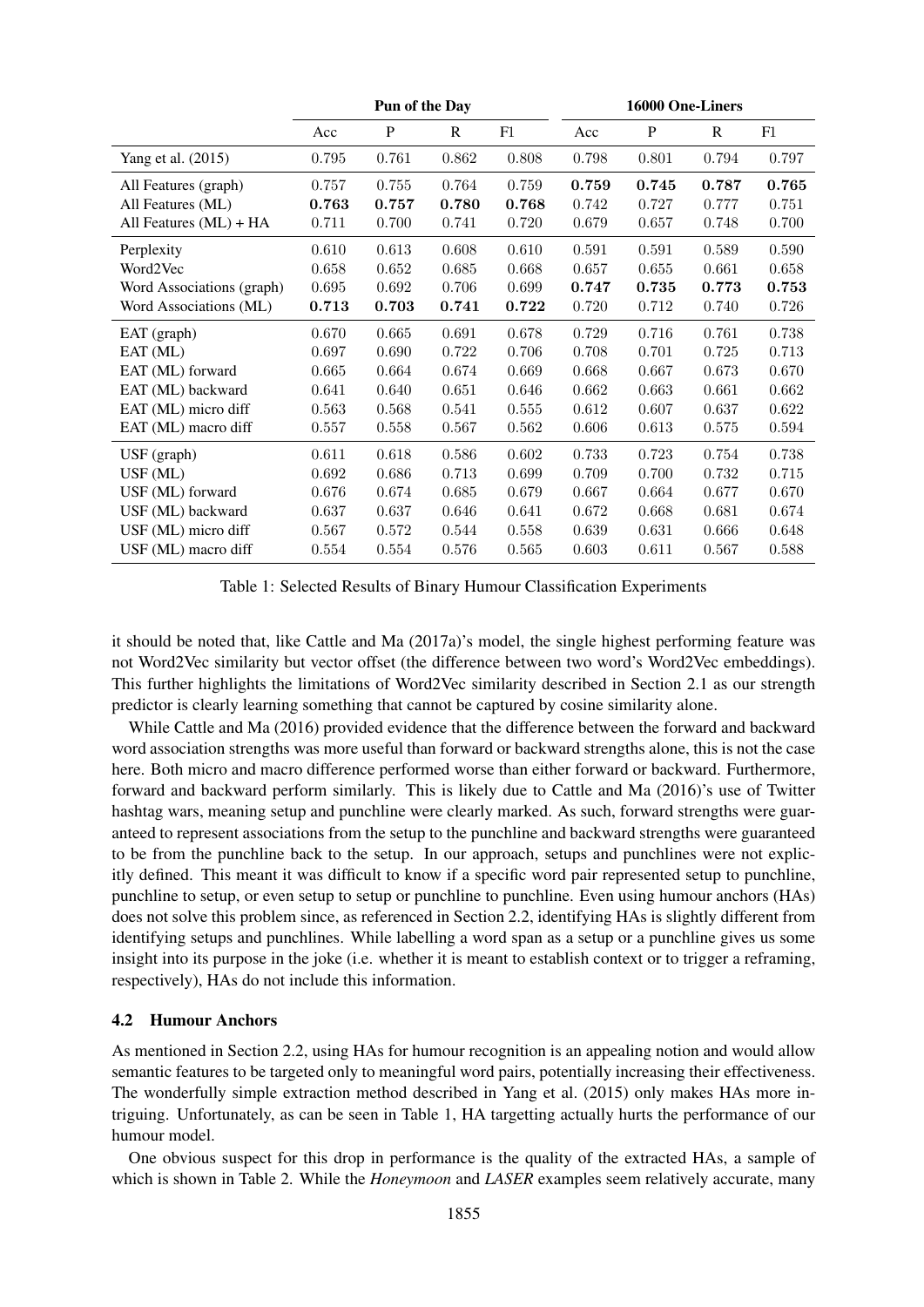I'll [Marry] You Tomorrow But Let's [Honeymoon Tonight]. Caution! Do not look into [LASER] with [remaining eye]. Newsflash! Dyslexic Christian [sells] soul to [Santa]. [Dark] is faster than light, [otherwise] you would see it. If there [were] a single [word] to [describe] me it would have to be profectionist.

Table 2: Sample extracted humour anchors

extracted anchors were either incomplete, as is the case with *Dark* and *Santa*, or nonsensical, like *profectionist*.

As described in Section 2.2, Yang et al. (2015)'s HA extraction algorithm requires a fully trained humour model, the accuracy of which undoubtedly affects the quality of the extracted HAs. For this reason we also experimented with training our anchor candidate scorer using the test data, to maximize its performance. While this approach is problematic, it does provide an upper bound for our HA extraction performance. While using such HA targetted models did result in increased humour classification performance ( $ACC = 0.740$ ,  $P = 0.735$ ,  $R = 0.754$ ,  $F1 = 0.744$  on PotD.  $ACC = 0.706$ ,  $P = 0.678$ ,  $R = 0.783$ ,  $F1 = 0.727$  on OL.), it still failed to exceed our non-HA models.

We chose our baseline Yang et al. (2015) humour classifier as our anchor candidate scorer for simplicity but their HA extraction algorithm is able to work with any humour recognition model so long as it is robust to word order and capable of generating a humour score (in our case, we used humour probability). Therefore, using a more accurate humour model may have led to better performance.

Another reason HAs may have hurt humour recognition performance is that it may be make nonhumorous documents more humorous. Yang et al. (2015)'s method finds the combination of humour anchor candidates that cause the largest drop humour score, i.e. by design it selects a subset of words which positively effect humour scores. As such, HAs may be more likely to be judged as humorous even if the documents they are extracted from are not.

#### 5 Conclusion and Future Work

In this paper we have presented a humour classification system based on word associations and shown performance, across two datasets, above state-of-the-art non-neural models. Furthermore, we show that word association features outperform Word2Vec similarity on this task, providing the first significant evidence that word associations are particularly well suited to computational humour tasks. Furthermore, we explored the effectiveness of humour anchors for humour recognition and found they actually hurt performance.

Possible next steps include exploring the usefulness of word association features on other computational humour tasks such as relative humour ranking or even humour generation. On a more fundamental level, there are still many aspects of word association features left to explore such as examining different datasets or even different strength metrics (e.g. overlap strength, the proportion of shared associations between two words).

### **References**

Salvatore Attardo and Victor Raskin. 1991. Script theory revis(it)ed: Joke similarity and joke representation model. *Humor-International Journal of Humor Research*, 4(3-4):293–348.

Salvatore Attardo. 2008. Semantics and pragmatics of humor. *Language and Linguistics Compass*, 2(6):1203– 1215.

Satanjeev Banerjee and Ted Pedersen. 2003. Extended gloss overlaps as a measure of semantic relatedness. In *Proceedings of the 18th International Joint Conference on Artificial Intelligence*, IJCAI'03, pages 805–810, San Francisco, CA, USA. Morgan Kaufmann Publishers Inc.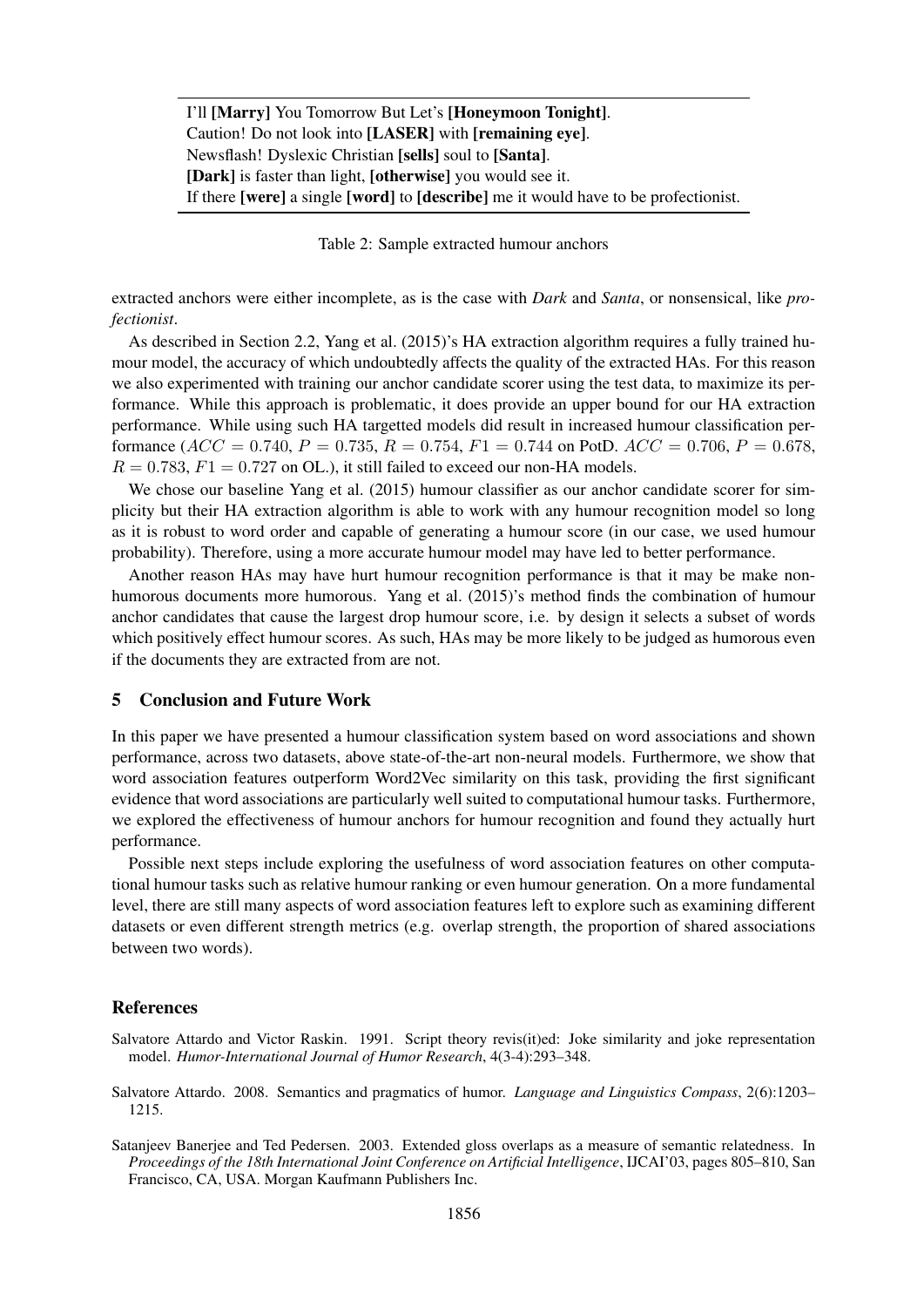- Dario Bertero and Pascale Fung. 2016a. A long short-term memory framework for predicting humor in dialogues. In *2016 Conference of the North American Chapter of the Association for Computational Linguistics: Human Language Technologies, 2016-Proceedings of the Conference*, pages 130–135.
- Dario Bertero and Pascale Fung. 2016b. Predicting humor response in dialogues from TV sitcoms. In *2016 IEEE International Conference on Acoustics, Speech and Signal Processing (ICASSP)*, pages 5780–5784.
- Kim Binsted and Graeme Ritchie. 1994. An implemented model of punning riddles. In *Proceedings of the Twelfth AAAI National Conference on Artificial Intelligence*, pages 633–638. AAAI Press.
- Kim Binsted. 1996. *Machine humour: An implemented model of puns*. Ph.D. thesis, The University of Edinburgh.
- Ondřej Bojar, Rajan Chatterjee, Christian Federmann, Barry Haddow, Chris Hokamp, Matthias Huck, Varvara Logacheva, and Pavel Pecina. 2015. Proceedings of the tenth workshop on statistical machine translation. In *Proceedings of the Tenth Workshop on Statistical Machine Translation*.
- Jordan Boyd-Graber, Christiane Fellbaum, Daniel Osherson, and Robert Schapire. 2006. Adding dense, weighted connections to WordNet. In *Proceedings of the Third Global WordNet Meeting*, Jeju Island, Korea.
- Andrew Cattle and Xiaojuan Ma. 2016. Effects of semantic relatedness between setups and punchlines in Twitter hashtag games. *Workshop on Computational Modeling of Peoples Opinions, Personality, and Emotions in Social Media (PEOPLES 2016)*, page 70.
- Andrew Cattle and Xiaojuan Ma. 2017a. Predicting word association strengths. In *Proceedings of the 2017 Conference on Empirical Methods in Natural Language Processing*, pages 1283–1288, Copenhagen, Denmark, September. Association for Computational Linguistics.
- Andrew Cattle and Xiaojuan Ma. 2017b. SRHR at SemEval-2017 task 6: Word associations for humour recognition. In *Proceedings of the 11th International Workshop on Semantic Evaluation (SemEval-2017)*, pages 400–405, Vancouver, Canada, August. Association for Computational Linguistics.
- Simon De Deyne and Gert Storms. 2008. Word associations: Norms for 1,424 dutch words in a continuous task. *Behavior Research Methods*, 40(1):198–205.
- Simon De Deyne, Amy Perfors, and J. Daniel Navarro. 2016. Predicting human similarity judgments with distributional models: The value of word associations. In *Proceedings of COLING 2016, the 26th International Conference on Computational Linguistics: Technical Papers*, pages 1861–1870. The COLING 2016 Organizing Committee.
- David Donahue, Alexey Romanov, and Anna Rumshisky. 2017. HumorHawk at SemEval-2017 task 6: Mixing meaning and sound for humor recognition. In *Proceedings of the 11th International Workshop on Semantic Evaluation (SemEval-2017)*, pages 98–102, Vancouver, Canada, August. Association for Computational Linguistics.
- Francis Galton. 1879. Psychometric experiments. *Brain*, 2(2):149–162.
- Yoshihiko Hayashi. 2016. Predicting the evocation relation between lexicalized concepts. In *Proceedings of COLING 2016, the 26th International Conference on Computational Linguistics: Technical Papers*, pages 1657–1668, Osaka, Japan, December. The COLING 2016 Organizing Committee.
- George R Kiss, Christine Armstrong, Robert Milroy, and James Piper. 1973. An associative thesaurus of english and its computer analysis. *The computer and literary studies*, pages 153–165.
- Marin Kukovačec, Juraj Malenica, Ivan Mršić, Antonio Šajatović, Domagoj Alagić, and Jan Šnajder. 2017. Take-Lab at SemEval-2017 task 6: #rankinghumorin4pages. In *Proceedings of the 11th International Workshop on Semantic Evaluation (SemEval-2017)*, pages 395–399, Vancouver, Canada, August. Association for Computational Linguistics.
- Igor Labutov and Hod Lipson. 2012. Humor as circuits in semantic networks. In *Proceedings of the 50th Annual Meeting of the Association for Computational Linguistics: Short Papers-Volume 2*, pages 150–155. Association for Computational Linguistics.
- Xiaojuan Ma. 2013. Evocation: analyzing and propagating a semantic link based on free word association. *Language resources and evaluation*, 47(3):819–837.
- Rada Mihalcea and Stephen Pulman. 2007. Characterizing humour: An exploration of features in humorous texts. In *International Conference on Intelligent Text Processing and Computational Linguistics*, pages 337– 347. Springer.